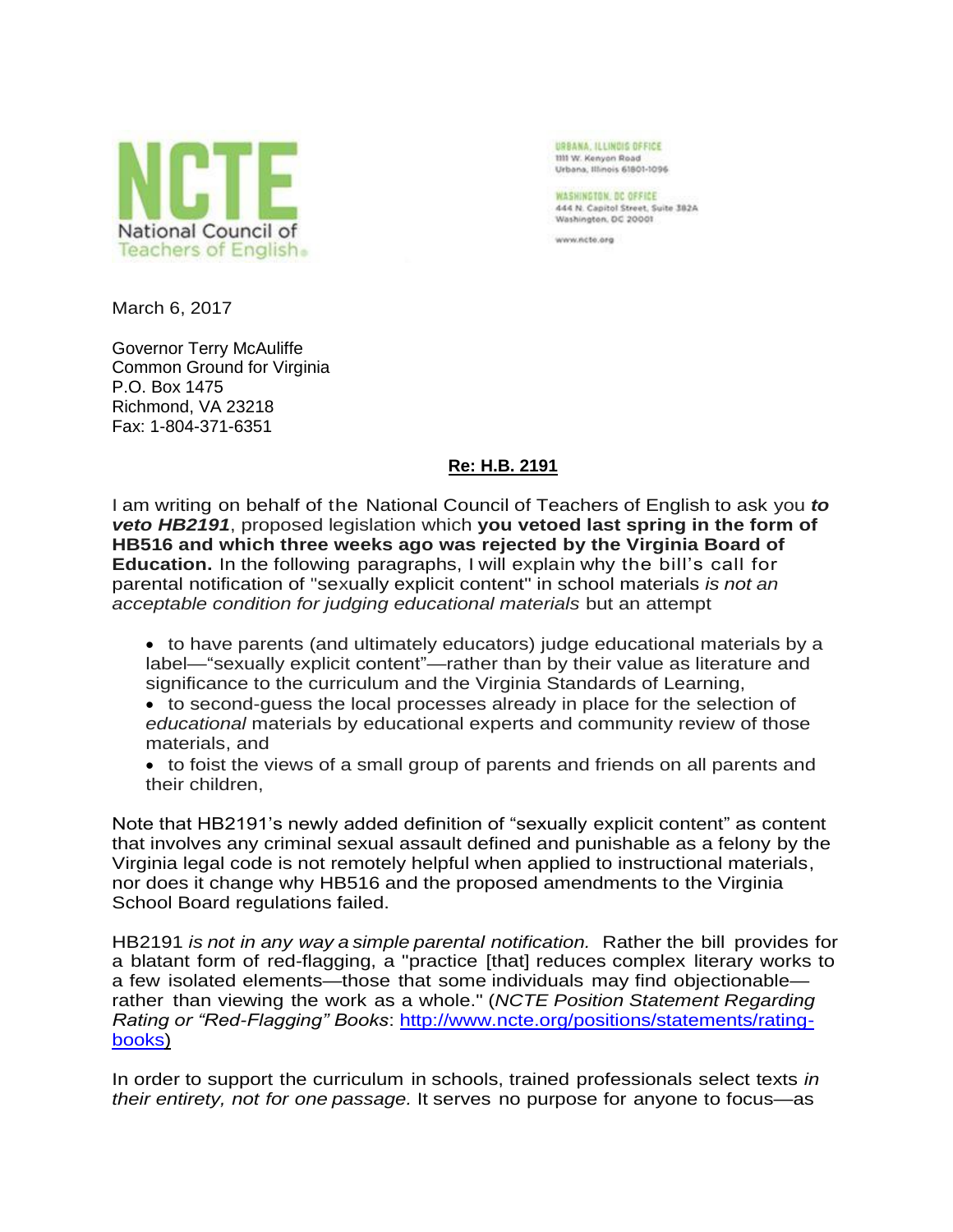some have done during discussions of this proposed regulation since 2013—on individual words or actions in a text or on their personal feelings about the text. The language and situations in a work—in any text under study—*must be seen in the context of the entire work and why it was chosen to promote student learning in the classroom.*

HB2191 asks teachers and the community to "judge a book by its cover"—to label texts just as Hester Prynne was labeled with a big "A" for adultery in Hawthorne's *The Scarlet Letter.* As such, the regulations proposed in HB2191 would taint core literature—works by old masters such as Chaucer and Shakespeare; modern classic writers such as Ellison, Hosseini, Lee, Joyce, and Angelou, that form the basis of many English classes; and adolescent novels by writers such as Anderson, Hopkins, Chobosky, and Knowles—books that kids love to read and that, therefore, make readers out of kids.

HB2191 would mandate schools to judge entire works of literature by acts of their characters that might be considered in the law as felonious "criminal sexual assault" *instead of by the literature's educational value and importance in helping students meet the aims of the curriculum and the Virginia Standards of Learning.*

Then, instead of growing up as thinkers critically evaluating the theme and meaning of what they read, students would learn that the behavior of a character in a single incident—taken totally out of context of both the theme and meaning of the whole work—is worth more than the text itself, that a label is worth more than the totality of a work, and that judging a work by a label is worth more than reading and thinking about the work. And so, a popular entertainment rating system like the MPAA ratings, which by the Motion Picture Association's own admission *are not at all ratings of educational value,* would govern the texts that our children read in school. Texts that are expertly selected by trained educators to engage students and help them grow as critical thinkers and lifelong readers, texts Virginia schools value for this purpose, texts that form the basis of a solid education and pave the path to success after graduation—all these would be rated as entertainment is currently rated.

NCTE cares deeply about this issue as a matter of educational importance and has written before about the dangers of labeling texts "sexually explicit." We wrote to the State Board of Education in January 2017 and in November 2016 as well as a signatory both times on letters from the National Coalition Against Censorship. We wrote you in March 2016 and wrote commends on the State Board of Education forum in January 2014. NCTE members have provided strong testimony against labeling texts to the State Board and to members of your office. Along with this letter, we have again joined the National Coalition Against Censorship and nine other organizations in a letter opposed to HB2191.

As a reminder, the National Council of Teachers of English is a nonprofit educational organization of 30,000 members and subscribers dedicated to improving the quality of literacy instruction and learning at all educational levels, a purpose we've held for over 100 years. Our more than 85 regional, state, and local affiliates with a total membership over 18,000 include the Virginia Association of Teachers of English (VATE). NCTE and its affiliates stand for the procedures *already in place in Virginia schools:*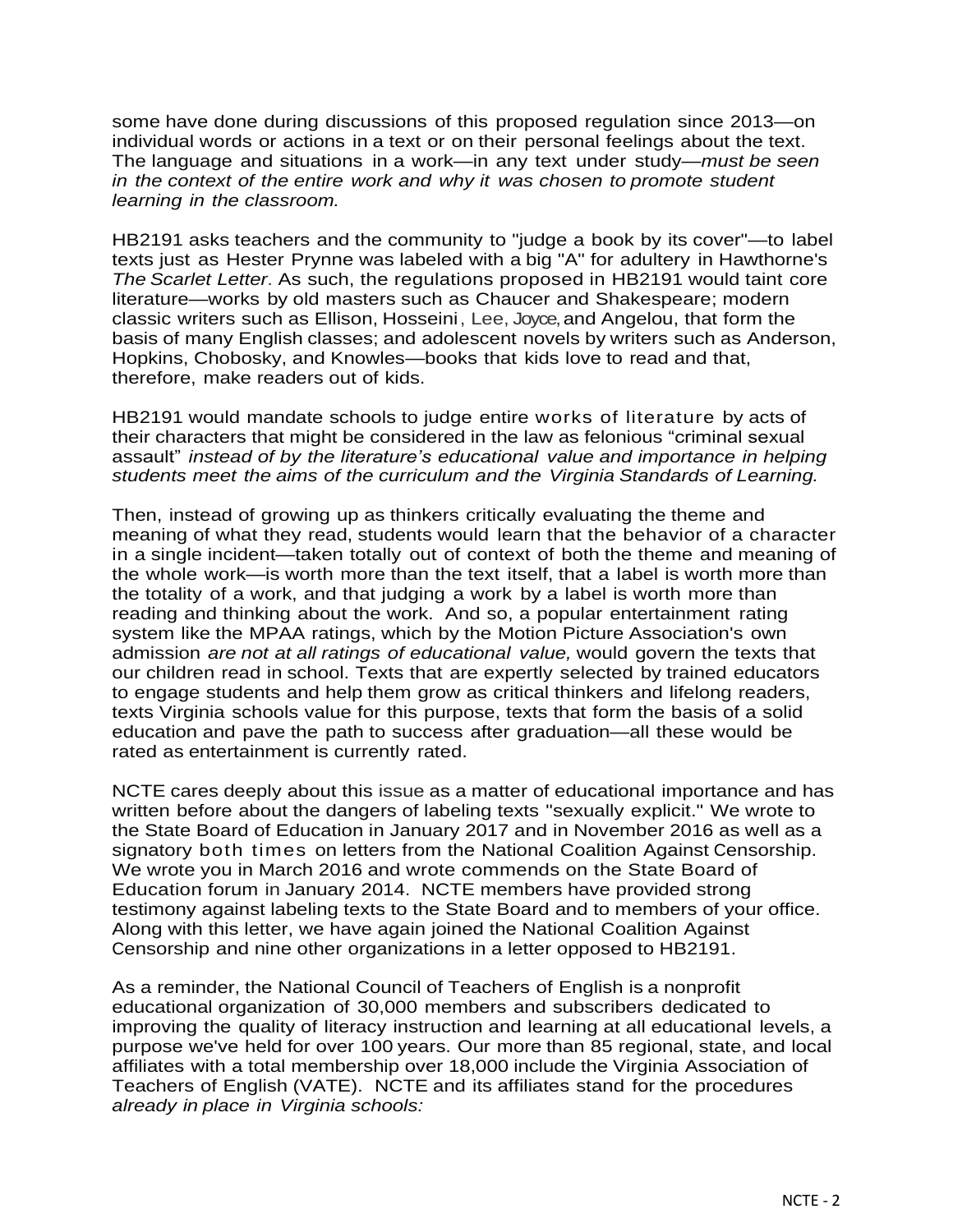- local policies for text selection and use that draw upon the expertise of educators and that include community input, *policies which 98% of Virginia public schools already have in place;*
- alternative text policies that give parents and guardians who object to the assigned text the opportunity to request that their students study an alternative text, *policies which 75% of Virginia schools already have in place;*
- text reconsideration policies and processes schools use to reevaluate a text a parent or guardian challenges.

Most importantly, *we stand for the students' right to read.*

These policies, which include community review of adopted curriculum materials, are sufficient to govern the selection of texts and to offer opportunities for parents and guardians to be involved in this endeavor. Within these already existing processes, teachers base their book choices on Virginia Standards of Learning, recommendations from professional organizations (e.g., the Virginia Association of Teachers of English and NCTE), and their own professional expertise (verified by teacher education programs and certification tests). Furthermore, teachers' choices are vetted by other teachers, department chairs, administrators, and then offered for review by the community. Advanced courses such as AP and IB, both governed by entities outside the school, have additional curriculum requirements that reflect the diversity and rigor one should expect from coursework designed to prepare students for college.

**Text selection is an educator's job.** NCTE's *Guidelines for the Selection of Materials in English Language Arts Programs*

[\(http://www.ncte.org/positions/statements/material-selection-ela\)](http://www.ncte.org/positions/statements/material-selection-ela) refers to the "professional guidance" that is crucial to the selection of texts to meet the aims of the curriculum. It goes on to note,

Selecting materials requires in-depth knowledge: not just of students' backgrounds and learning experiences, but also of their abilities and interests; not just of educational objectives, but of the best practices and range and quality of materials for meeting them; not just of the particular work being considered, but of its place within the medium, genre, epoch, etc., it represents.

In our experience with school curricula, NCTE has found few instructional materials that do not include *something* that is offensive to *someone.* If literary works that are duly selected by teaching professionals are removed before they are even taught because the works carry the label "sexually explicit" or offend particular individuals or groups, there will soon be little or no good literature left to teach in our schools. Further, it would be wrong to assume that profane language, negative events, and other elements portrayed in a work are being endorsed by the author, the teacher, or the school. Rather they are a part of the "world" of the text and, in fact, classroom study provides a fertile ground for students to interpret surface aspects of literature and to exercise critical thinking as they discuss the characters and issues in a work along with its literary characteristics. In addition, as I'm certain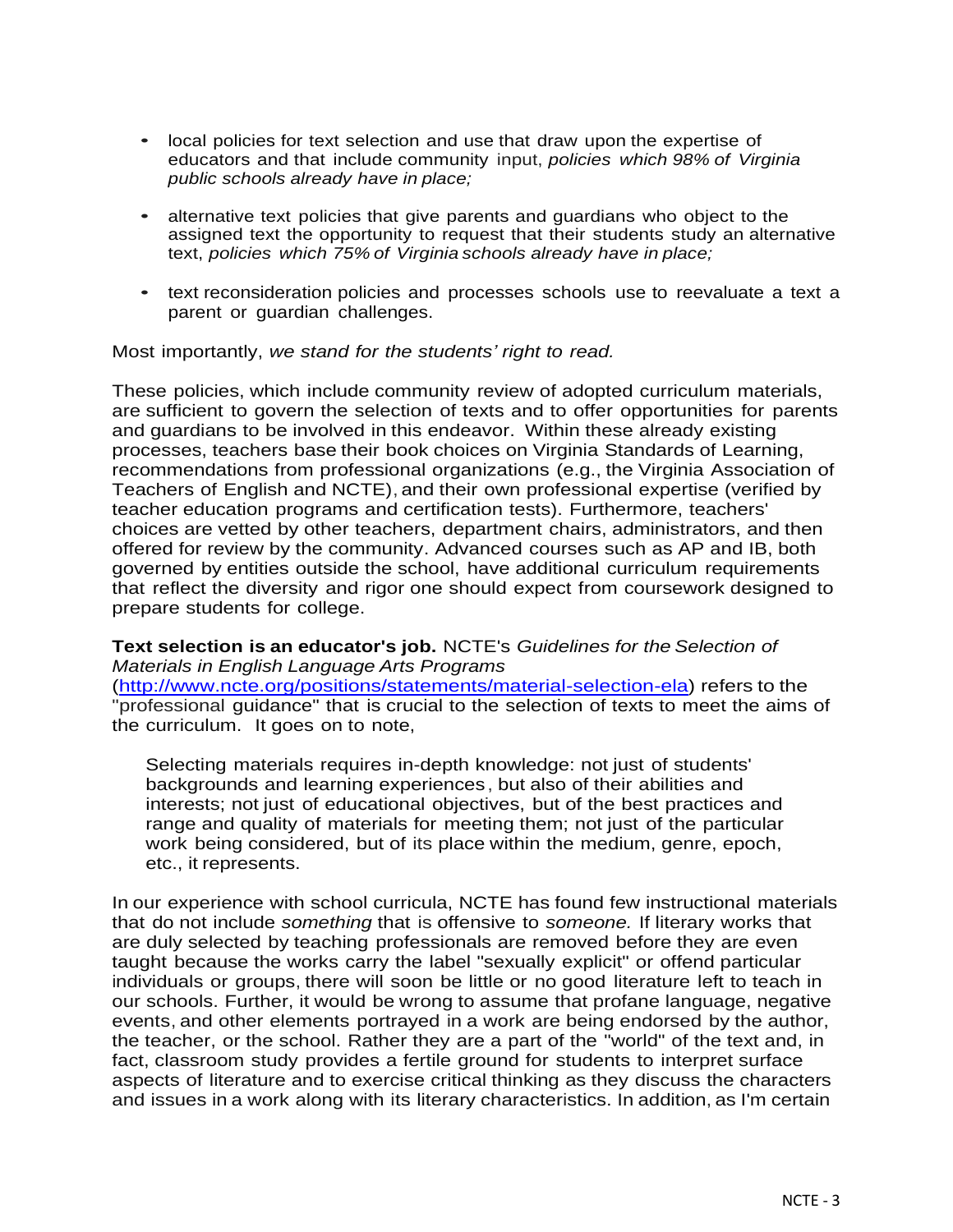you know, courts have held that students have certain legal rights to receive information, even if controversial, and that schools and teachers have an obligation to teach controversial material even when they find it objectionable.

Of course, a strong partnership between parents and teachers is essential for our students to be successful. However, HB2191's suggested amendments to the regulations undermine the ability of teachers and parents to have meaningful conversations about a text. Instead, the amendments encourage parents to make decisions from a labeled listing of texts and then ask for an alternative text based only on that listing. Each parent or guardian has a right to say what texts his or her student may read. But, in the best situations, parents take time to chat with teachers about why and how a particular text is being taught, and to read the entire text, *before* objecting.

Parents and guardians have every right to know about the school's education program and to play a role in ensuring the best education for the students of the district. They are entitled to their opinions and to guide their own children's reading, but their opinions have no relevance to other parents seeking to guide their own child's education, based on their own, possibly very different, views and concerns. *The proposed regulations in HB2191, if passed, however, will favor the views of some over the many by labeling texts with* their *hot button issue.*

For all the reasons above,we ask you *to VETO HB2191*, which would require schools to dumb down the education process and boil down the school/parent/teacher/student relationship to a list of labels that don't represent anything meaningful about the education process.

This legislation could have the unintended consequence of eliminating books that could challenge, educate, and enlighten students, the very books that prepare students for a college curriculum, expand their horizons, and introduce them to worlds beyond their own. Given the highly competitive nature of college admissions, it is in everyone's best interests to ensure that Virginia's students receive the best education possible.

Ultimately, HB2191 creates more problems than it solves. It could unnecessarily narrow the curriculum so that students cannot participate in the discourse and critical thinking that colleges and industries require from Virginia graduates.

The current processes for book selection, reconsideration, and addressing individual concerns effectively balance the need for rigorous curriculum and sensitivity to parental values without the imposition of additional government regulation.

Education is about learning, learning about what we didn't know before, learning about different perspectives, different events, different beliefs, different sorts of people. Education is not indoctrination and it is not designed to sugarcoat reality, even the reality of fictional events. Education is designed to engage students with ideas, guide them as they wrestle with those ideas, provide them with a variety of texts of all sorts from which they can learn about the world, and help them grow into critical lifelong learners and thinkers-learners and thinkers who don't need labels like "sexually explicit" to tell them whether or not to read a text or how to